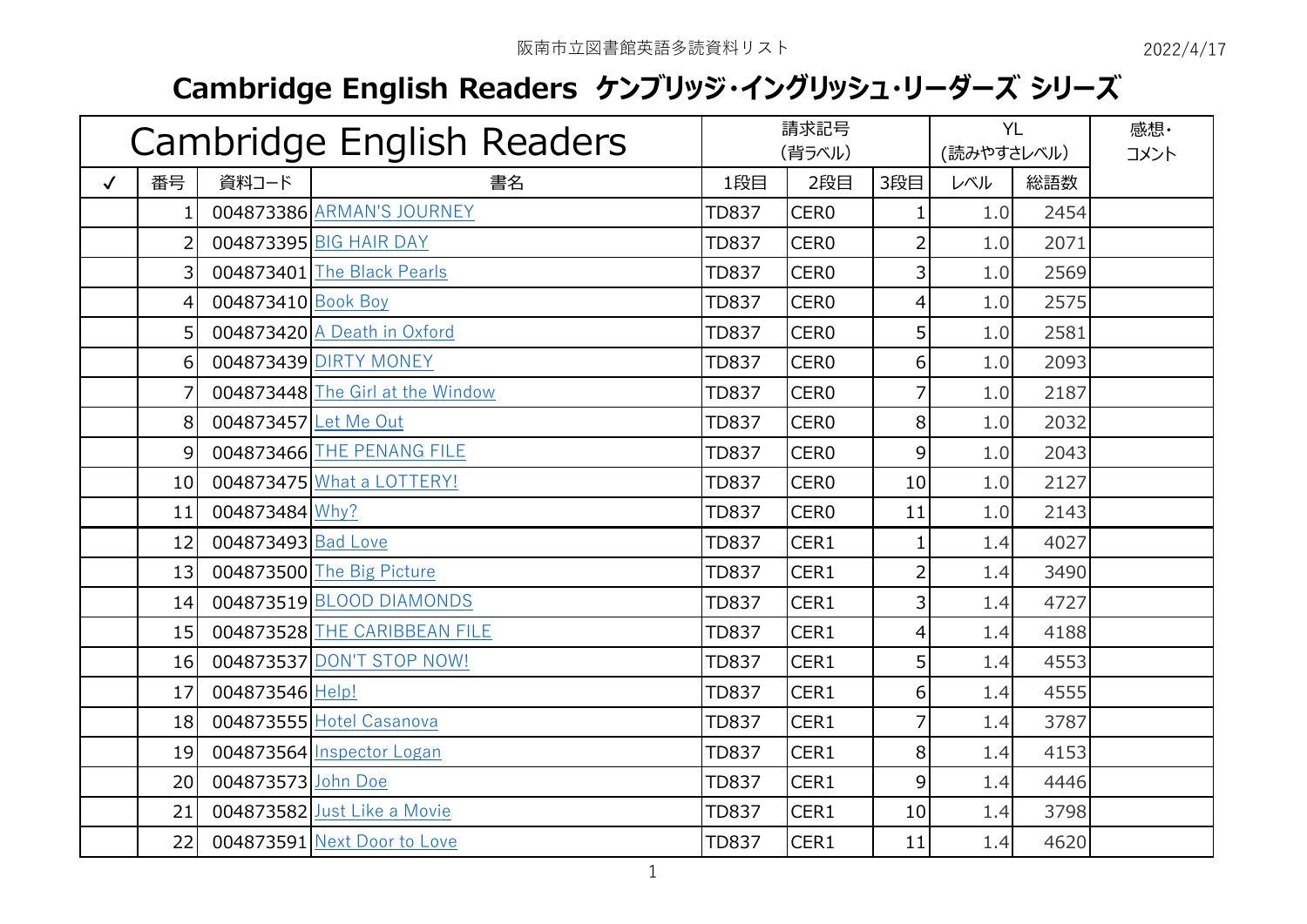阪南市立図書館英語多読資料リスト 2022/4/17

| Cambridge English Readers |                 |                        | 請求記号<br>(背ラベル)                      |              | <b>YL</b><br>(読みやすさレベル) |                | 感想·<br>コメント |       |  |
|---------------------------|-----------------|------------------------|-------------------------------------|--------------|-------------------------|----------------|-------------|-------|--|
| $\checkmark$              | 番号              | 資料コード                  | 書名                                  | 1段目          | 2段目                     | 3段目            | レベル         | 総語数   |  |
|                           | 23              | 004873608 Parallel     |                                     | <b>TD837</b> | CER1                    | 12             | 1.4         | 4120  |  |
|                           | 24              |                        | 004873617 TEN LONG YEARS            | <b>TD837</b> | CER1                    | 13             | 1.4         | 4334  |  |
|                           | 25              |                        | 004873626 THREE TOMORROWS           | <b>TD837</b> | CER1                    | 14             | 1.4         | 3991  |  |
|                           | 26              |                        | 004873635 Apollo's Gold             | <b>TD837</b> | CER <sub>2</sub>        |                | $2.6 - 2.8$ | 8991  |  |
|                           | 27              |                        | 004873644 BAD COMPANY               | <b>TD837</b> | CER <sub>2</sub>        | 2              | $2.6 - 2.8$ | 9493  |  |
|                           | 28              |                        | 004873653 Circle Games              | <b>TD837</b> | CER <sub>2</sub>        | 3              | $2.6 - 2.8$ | 9680  |  |
|                           | 29              |                        | 004873662 THE DARK SIDE OF THE CITY | <b>TD837</b> | CER <sub>2</sub>        | $\overline{4}$ | $2.6 - 2.8$ | 9572  |  |
|                           | 30 <sup>1</sup> | 004873671 Dead Cold    |                                     | <b>TD837</b> | CER <sub>2</sub>        | 5              | $2.6 - 2.8$ | 9545  |  |
|                           | 31              |                        | 004873680 Different WORLDS          | <b>TD837</b> | CER <sub>2</sub>        | $\overline{6}$ | $2.6 - 2.8$ | 8650  |  |
|                           | 32              |                        | 004873690 THE DOUBLE BASS MYSTERY   | <b>TD837</b> | CER <sub>2</sub>        | 7              | $2.6 - 2.8$ | 8392  |  |
|                           | 33              | 004873706 Jojo's Story |                                     | <b>TD837</b> | CER <sub>2</sub>        | 8              | $2.6 - 2.8$ | 9280  |  |
|                           | 34              |                        | 004873715 Logan's Choice            | <b>TD837</b> | CER <sub>2</sub>        | 9              | $2.6 - 2.8$ | 9660  |  |
|                           | 35              |                        | 004873724 The Man from Nowhere      | <b>TD837</b> | CER <sub>2</sub>        | 10             | $2.6 - 2.8$ | 8410  |  |
|                           | 36              |                        | 004873733 The New Zealand File      | <b>TD837</b> | CER <sub>2</sub>        | 11             | $2.6 - 2.8$ | 10152 |  |
|                           | 37              | 004873742 One Day      |                                     | <b>TD837</b> | CER <sub>2</sub>        | 12             | $2.6 - 2.8$ | 9726  |  |
|                           | 38              |                        | 004873751 A Picture to Remember     | <b>TD837</b> | CER <sub>2</sub>        | 13             | $2.6 - 2.8$ | 9749  |  |
|                           | 39              |                        | 004873760 SUPERBIRD                 | <b>TD837</b> | CER <sub>2</sub>        | 14             | $2.6 - 2.8$ | 8400  |  |
|                           | 40 <sub>l</sub> |                        | 004873770 Within High Fences        | <b>TD837</b> | CER <sub>2</sub>        | 15             | $2.6 - 2.8$ | 7659  |  |
|                           | 41              | 004873789 The Beast    |                                     | <b>TD837</b> | CER <sub>3</sub>        |                | $3.6 - 3.8$ | 13866 |  |
|                           | 42              |                        | 004873798 Double Cross              | <b>TD837</b> | CER3                    | $\overline{2}$ | $3.6 - 3.8$ | 14950 |  |
|                           | 43              |                        | 004873804 EYE OF THE STORM          | <b>TD837</b> | CER <sub>3</sub>        | $\overline{3}$ | $3.6 - 3.8$ | 14146 |  |
|                           | 44              |                        | 004873813 The House by the Sea      | <b>TD837</b> | CER <sub>3</sub>        | $\overline{4}$ | $3.6 - 3.8$ | 15919 |  |
|                           | 45              |                        | 004873822 How I Met Myself          | <b>TD837</b> | CER <sub>3</sub>        | 5 <sup>1</sup> | $3.6 - 3.8$ | 12597 |  |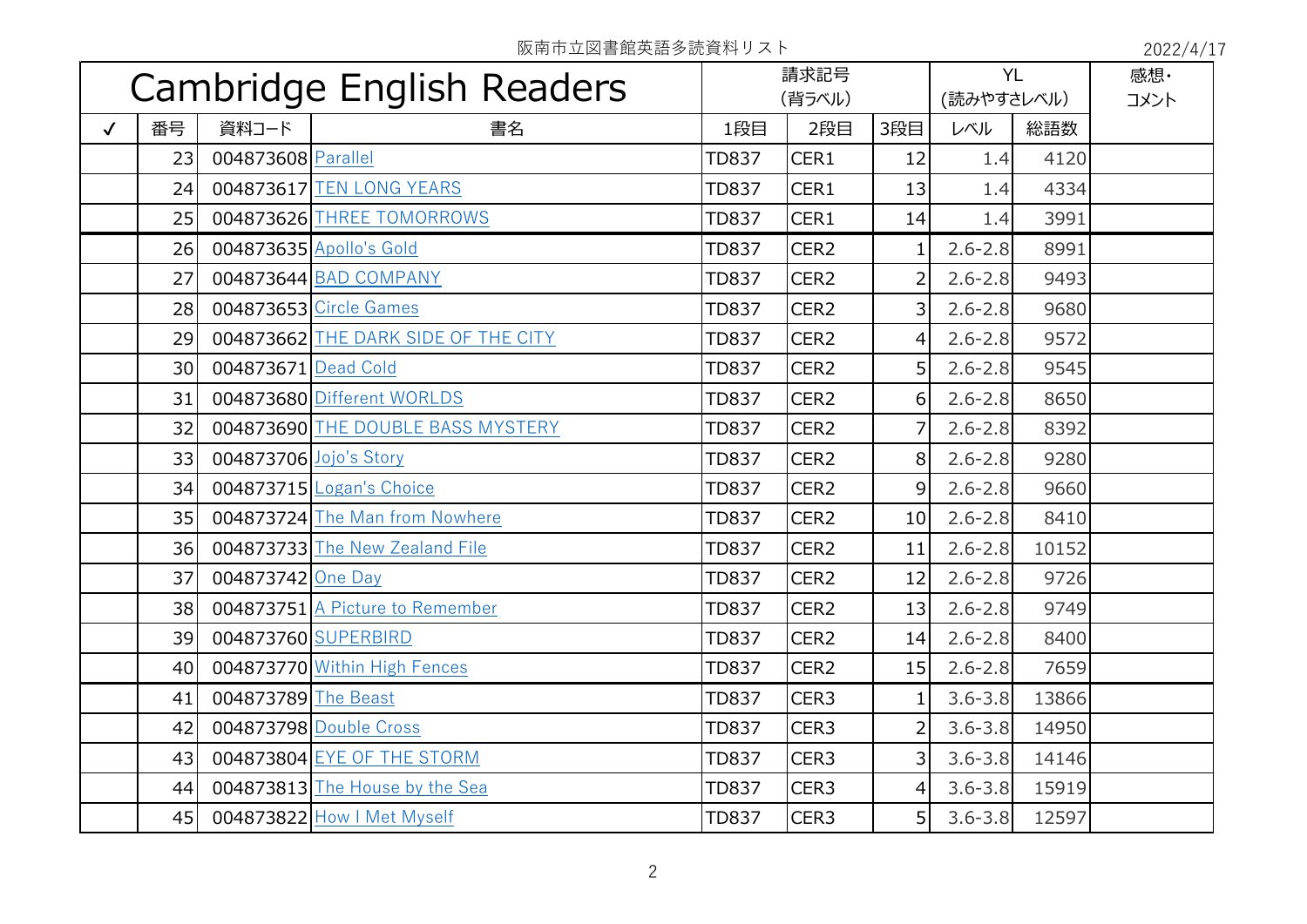阪南市立図書館英語多読資料リスト 2022/4/17

| Cambridge English Readers |    |                      | 請求記号                                              |              | <b>YL</b>        |                | 感想·         |       |  |
|---------------------------|----|----------------------|---------------------------------------------------|--------------|------------------|----------------|-------------|-------|--|
|                           |    |                      | (背ラベル)                                            |              | (読みやすさレベル)       |                | コメント        |       |  |
| $\checkmark$              | 番号 | 資料コード                | 書名                                                | 1段目          | 2段目              | 3段目            | レベル         | 総語数   |  |
|                           | 46 |                      | 004873831 The Ironing Man                         | <b>TD837</b> | CER <sub>3</sub> | 6              | $3.6 - 3.8$ | 14923 |  |
|                           | 47 |                      | 004873840 Just Good Friends                       | <b>TD837</b> | CER <sub>3</sub> | 7              | $3.6 - 3.8$ | 13199 |  |
|                           | 48 |                      | 004873850 The Lahti File                          | <b>TD837</b> | CER <sub>3</sub> | 8              | $3.6 - 3.8$ | 13907 |  |
|                           | 49 |                      | 004873869 NO PLACE TO HIDE                        | <b>TD837</b> | CER <sub>3</sub> | 9              | $3.6 - 3.8$ | 15212 |  |
|                           | 50 |                      | 004873878 NOT ABOVE THE LAW                       | <b>TD837</b> | CER <sub>3</sub> | 10             | $3.6 - 3.8$ | 15197 |  |
|                           | 51 |                      | 004873887 A Puzzle for Logan                      | <b>TD837</b> | CER <sub>3</sub> | 11             | $3.6 - 3.8$ | 14506 |  |
|                           | 52 |                      | 004873896 Strong Medicine                         | <b>TD837</b> | CER <sub>3</sub> | 12             | $3.6 - 3.8$ | 13720 |  |
|                           | 53 |                      | 004873902 Tales of the Supernatural               | <b>TD837</b> | CER <sub>3</sub> | 13             | $3.6 - 3.8$ | 15814 |  |
|                           | 54 | 004873911 Two Lives  |                                                   | <b>TD837</b> | CER3             | 14             | $3.6 - 3.8$ | 14404 |  |
|                           | 55 |                      | 004873920 Wild Country                            | <b>TD837</b> | CER3             | 15             | $3.6 - 3.8$ | 15144 |  |
|                           | 56 |                      | 004873930 BERLIN EXPRESS                          | <b>TD837</b> | CER4             | 1              | $4.5 - 5.0$ | 20817 |  |
|                           | 57 |                      | 004873949 But Was it Murder?                      | <b>TD837</b> | CER4             | $\overline{2}$ | $4.5 - 5.0$ | 17857 |  |
|                           | 58 |                      | 004873958 The Fruitcake Special and other stories | <b>TD837</b> | CER4             | 3              | $4.5 - 5.0$ | 18036 |  |
|                           | 59 |                      | 004873967 High Life, Low Life                     | <b>TD837</b> | CER4             | 4              | $4.5 - 5.0$ | 18358 |  |
|                           | 60 |                      | 004873976 In the House                            | <b>TD837</b> | CER4             | 5              | $4.5 - 5.0$ | 20187 |  |
|                           | 61 |                      | 004873985 Love in the Lakes                       | <b>TD837</b> | CER4             | 6              | $4.5 - 5.0$ | 19502 |  |
|                           | 62 | 004873994 MAN HUNT   |                                                   | <b>TD837</b> | CER4             |                | $4.5 - 5.0$ | 20497 |  |
|                           | 63 |                      | 004874006 A Matter of Chance                      | <b>TD837</b> | CER4             | 8 <sup>1</sup> | $4.5 - 5.0$ | 17892 |  |
|                           | 64 |                      | 004874015 Nothing but the Truth                   | <b>TD837</b> | CER4             | 9              | $4.5 - 5.0$ | 19986 |  |
|                           | 65 |                      | 004874024 Staying Together                        | <b>TD837</b> | CER4             | 10             | $4.5 - 5.0$ | 18910 |  |
|                           | 66 |                      | 004874033 The University Murders                  | <b>TD837</b> | CER4             | 11             | $4.5 - 5.0$ | 18691 |  |
|                           | 67 |                      | 004874042 When Summer Comes                       | <b>TD837</b> | CER4             | 12             | $4.5 - 5.0$ | 21914 |  |
|                           | 68 | 004874051 All I Want |                                                   | <b>TD837</b> | CER5             | 1 <sup>1</sup> | $5.5 - 6.0$ | 24318 |  |